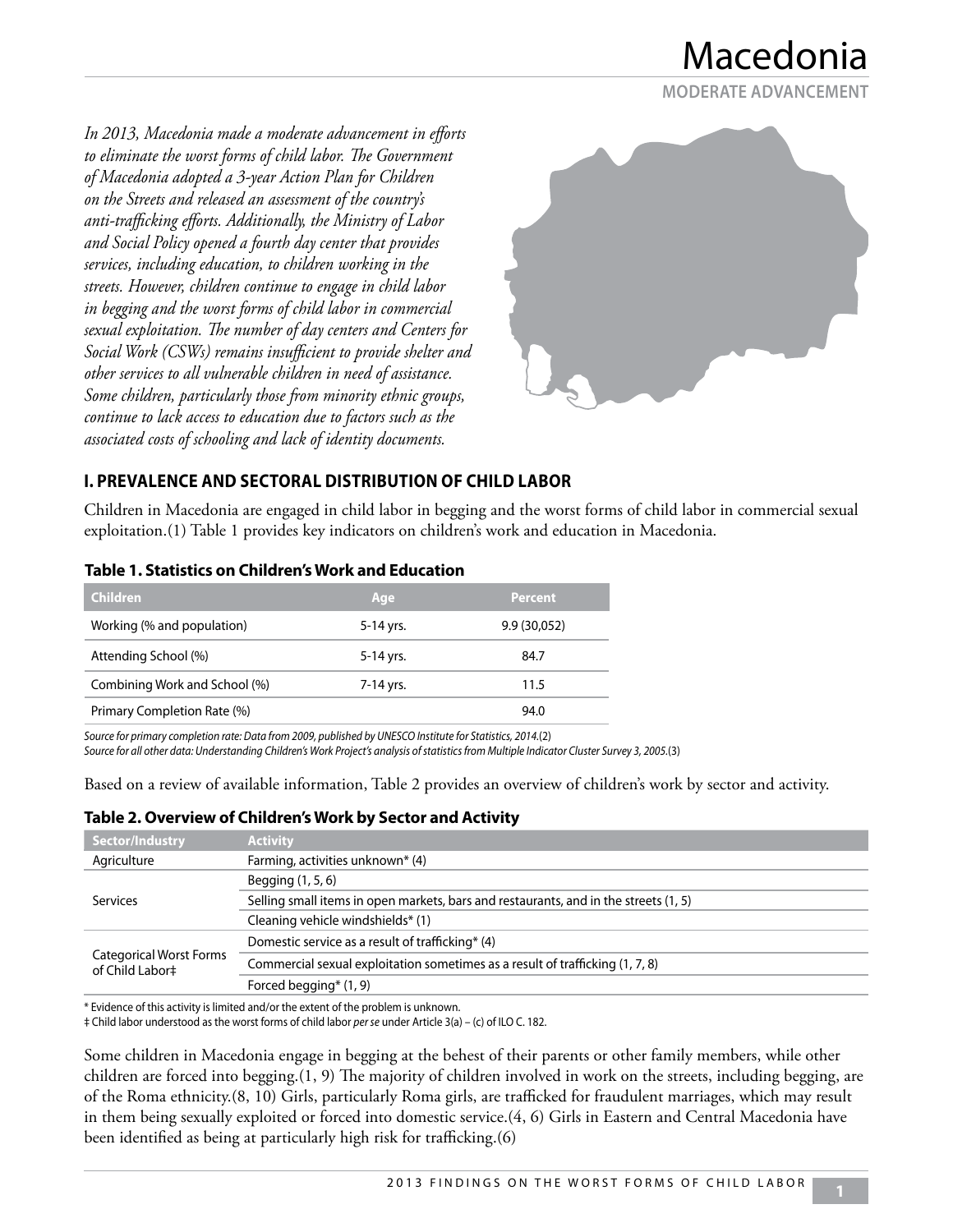**MODERATE ADVANCEMENT**

The Government reported to the UN Committee on the Rights of the Child in 2009 that school attendance was lowest among the Roma population.(11, 12) Statistics published by UNICEF in 2013 state that 14 percent of Roma children do not attend primary school, and 62 percent of Roma adolescents do not attend secondary school.(10) This is due, in part, to their lacking identity cards, which are needed to access education and other social services.(8) Not attending school increases children's vulnerability to involvement in the worst forms of child labor. The 2008–2009 UNICEF-sponsored study found some families struggled with the cost of school supplies.(4, 11)

## **II. LEGAL FRAMEWORK ON THE WORST FORMS OF CHILD LABOR**

Macedonia has ratified all key international conventions concerning child labor (Table 3).

#### **Table 3. Ratification of International Conventions on Child Labor**

|  | <b>Convention</b>                                                                          | <b>Ratification</b> |
|--|--------------------------------------------------------------------------------------------|---------------------|
|  | ILO C. 138, Minimum Age                                                                    |                     |
|  | ILO C. 182, Worst Forms of Child Labor                                                     |                     |
|  | UN CRC                                                                                     |                     |
|  | UN CRC Optional Protocol on Armed Conflict                                                 |                     |
|  | UN CRC Optional Protocol on the Sale of Children, Child Prostitution and Child Pornography |                     |
|  | Palermo Protocol on Trafficking in Persons                                                 |                     |

The Government has established relevant laws and regulations related to child labor, including its worst forms (Table 4).

#### **Table 4. Laws and Regulations Related to Child Labor**

| <b>Standard</b>                                              | Yes/No  | Age | <b>Related Legislation</b>                                                                    |
|--------------------------------------------------------------|---------|-----|-----------------------------------------------------------------------------------------------|
| Minimum Age for Work                                         | Yes     | 15  | Constitution; Labor Relations Act (13, 14)                                                    |
| Minimum Age for Hazardous Work                               | Yes     | 18  | Labor Relations Act (14)                                                                      |
| List of Hazardous Occupations Prohibited for<br>Children     | Yes     |     | Rulebook on the minimum occupational safety and health<br>requirements for young workers (15) |
| Prohibition of Forced Labor                                  | Yes     |     | Article 11 of the Constitution (13)                                                           |
| Prohibition of Child Trafficking                             | Yes     |     | Article 418 of the Criminal Code (16, 17)                                                     |
| Prohibition of Commercial Sexual Exploitation of<br>Children | Yes     |     | Articles 191-193 of the Criminal Code (16)                                                    |
| Prohibition of Using Children in Illicit Activities          | No      |     |                                                                                               |
| Minimum Age for Compulsory Military<br>Recruitment           | $N/A^*$ |     | (4)                                                                                           |
| Minimum Age for Voluntary Military Service                   | Yes     | 18  | Law on Defence (18-20)                                                                        |
| <b>Compulsory Education Age</b>                              | Yes     | 15  | Law on Primary and Secondary Education (21, 22)                                               |
| Free Public Education                                        | Yes     |     | Constitution (13)                                                                             |

\*No conscription or no standing military.

Research found that children working in the informal sector do not have the same protections under child labor laws and regulations as children working in the formal sector. Moreover, the ILO Committee of Experts has noted that minimum age for employment provisions in the Labor Relations Act do not apply to work in the informal economy, in which most child labor occurs in the country.(23)

By law, school instruction in Macedonia is offered in Macedonian, Albanian, Romani, Turkish, and Serbian, and the number of minority group children receiving instruction in their native tongue has increased.(8, 10) Macedonia's Criminal Code prohibits the use of children in organized begging. However, research found no legal prohibition on the use of children in illicit activities.(16, 24)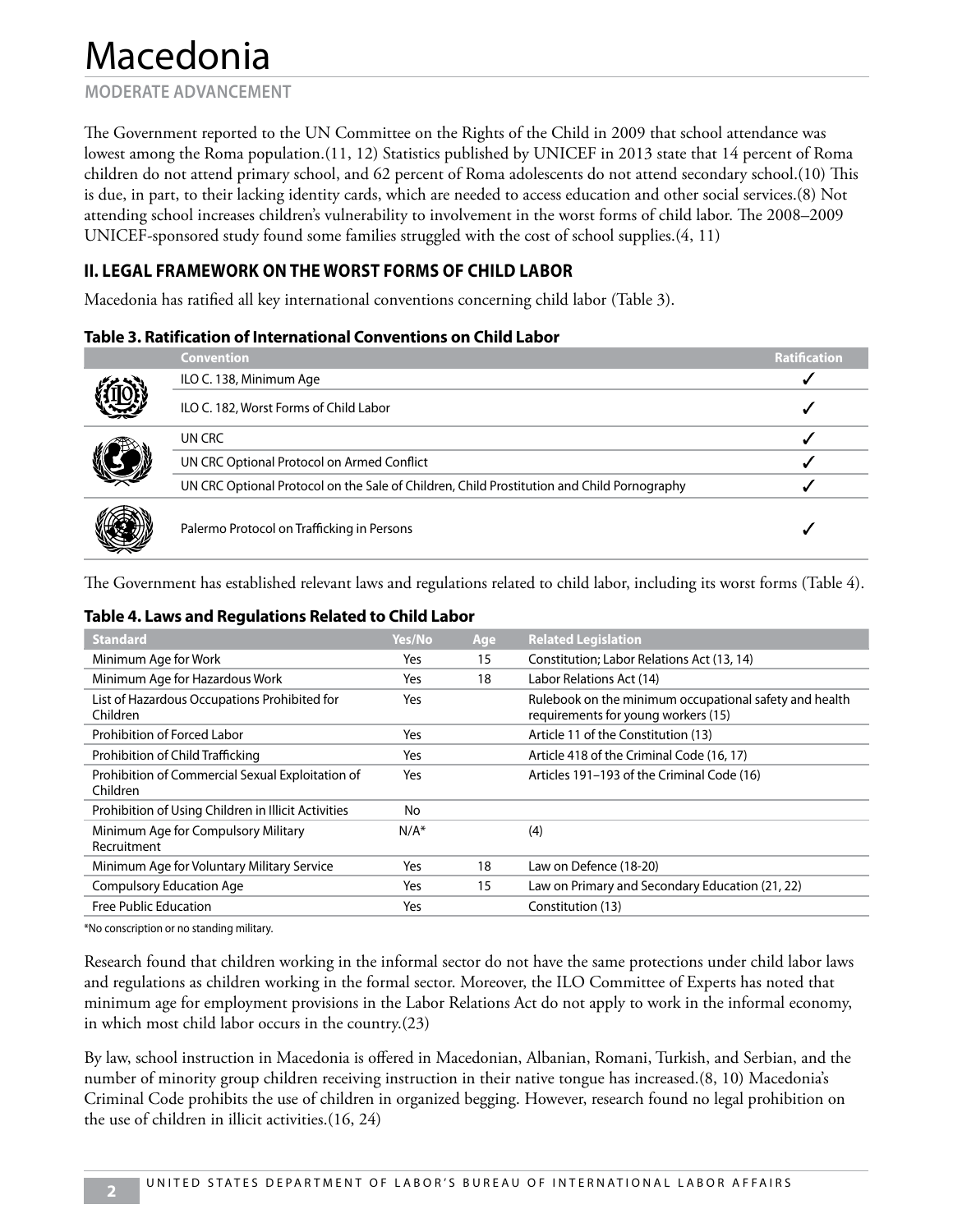## **III. ENFORCEMENT OF LAWS ON THE WORST FORMS OF CHILD LABOR**

The Government has established institutional mechanisms for the enforcement of laws and regulations on child labor, including its worst forms (Table 5).

| <b>Organization/Agency</b>                                                    | <b>Role</b>                                                                                                                                                                                                                                                                                                                                                                                                                                                                             |
|-------------------------------------------------------------------------------|-----------------------------------------------------------------------------------------------------------------------------------------------------------------------------------------------------------------------------------------------------------------------------------------------------------------------------------------------------------------------------------------------------------------------------------------------------------------------------------------|
| Ministry of Labor and Social<br>Policy's (MLSP's) State Labor<br>Inspectorate | Enforce labor laws, including child labor laws.(9) According to Government reporting to the ILO,<br>inspectors conduct a minimum of 60 inspection visits per month. Must carry out at least one inspection<br>visit per year at enterprises in most sectors, including industry, agriculture, and construction.(25) Are<br>authorized to issue on-the-spot citations for labor law violations. Transmit cases of suspected criminal<br>law violations to the Public Prosecutor.(25-27). |
| MLSP's Office of Social<br><b>Inclusion</b>                                   | Work with the police to seek out street children in need of assistance and track cases of forced child<br>labor(6)                                                                                                                                                                                                                                                                                                                                                                      |
| Ombudsman's Office                                                            | Investigate violations of children's rights and accept complaints of such violations.(9)                                                                                                                                                                                                                                                                                                                                                                                                |
| Office of the National Referral<br>Mechanism                                  | Accept reports of potential victims of trafficking, including children. Alert agencies to investigate the<br>allegations and provide social services for victims.(9, 15) Children found to be victims of child trafficking<br>are removed from the situation, placed in shelters for trafficked children, and given immediate medical<br>and psychological care.(9)                                                                                                                     |
| Ministry of Interior (MOI)                                                    | Enforce criminal laws. The role of a special police unit of the MOI is to investigate organized crime,<br>corruption, and trafficking.(9) Address child labor in begging and forced begging in the country. MLSP<br>Office of Social Inclusion and MOI "Mobile Teams" made up of one plain clothes police officer and<br>one social worker, seek out street children in order to discourage such activity and encourage school<br>attendance.(6, 9)                                     |
| <b>Public Prosecutor's Office</b>                                             | Prosecute possible criminal law violations, including those involving worst forms of child labor.(27)<br>The Office has an Organized Crime and Corruption Unit with five prosecutors dedicated to cases of<br>child abuse and worst forms of child labor. The Skopje Basic Prosecutor's Office has eight prosecutors<br>dedicated to child abuse cases.(9)                                                                                                                              |

Law enforcement agencies in Macedonia took actions to combat child labor, including its worst forms.

#### *Labor Law Enforcement*

As of 2013, there were 110 labor inspectors responsible for all labor violations, including child labor.(9) Data from the Ministry of Labor and Social Policy (MLSP) inspections are not regularly shared among offices, as there is no central computerized database.(25) During 2013, the Inspectorate did not remove any children from child labor situations during its inspections.(9) The Ombudsman's Office reported that there were no official complaints of child labor in 2012, the most recent year such information is available.(28)

#### *Criminal Law Enforcement*

In 2013, the special police unit of the Ministry of Interior (MOI) had five officers dedicated to investigating crimes involving child trafficking and other criminal worst forms of child labor. The Ministry also had 80 officers dedicated to enforcing laws against child abuse and exploitation throughout the country's 38 police districts.(9) Additionally, five mixed mobile teams of MLSP social workers and police searched the streets for children begging and children who might be victims of trafficking.(6) Social workers and police completed anti-trafficking courses as well as training on how to identify victims of labor exploitation.(6, 7)

As a result of the mobile teams' patrols, 50 children were removed from the streets, and 11 possible cases of trafficking were identified and passed along for investigation.(6) During 2013, MLSP removed 20 children from eight families, revoking parental rights due to abuse and negligence. These children were placed with foster families or in institutions for homeless children.(9)

The Government reported nine cases of confirmed child trafficking in 2013, involving a total of nine victims. One child was a foreign citizen and the rest were from Macedonia.(6, 9) The children were trafficked for labor and sexual exploitation (one child), sexual exploitation (four children), and fraudulent marriage (four children.)(6) Five of the children were trafficked internally and the rest were trafficked abroad. The cases were referred to the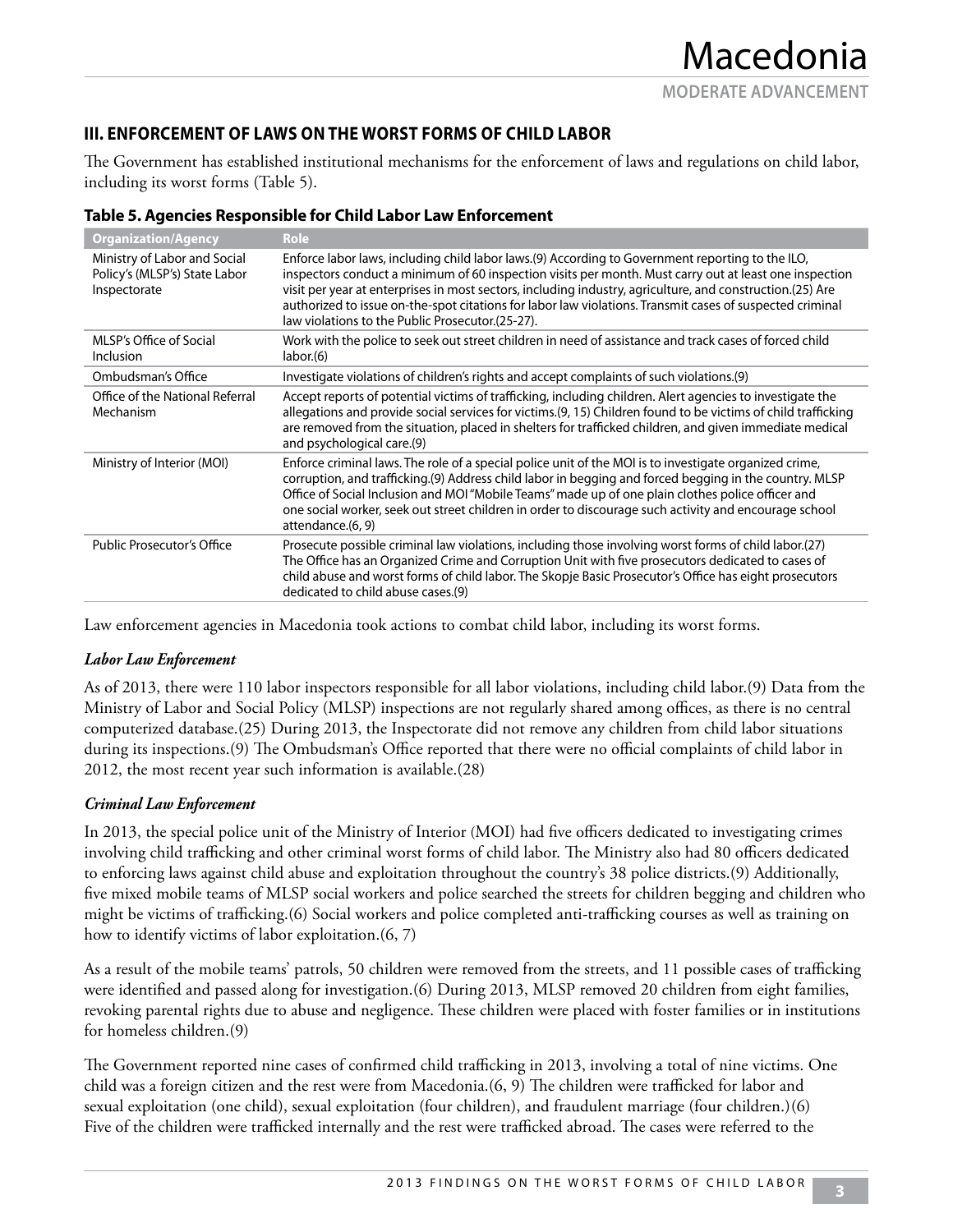**MODERATE ADVANCEMENT**

Special Prosecutor's Office for Organized Crime and Corruption and trials are ongoing.(9) During 2013, there were convictions against six defendants for child trafficking related to cases that began in 2010 and 2011.(9) All the defendants received prison sentences.(6) The Prosecutor's Office, however, suffers from underfunding.(9) Trafficking cases can require complex and lengthy investigations and evidence gathering. Consequently, sometimes trafficking cases linger in the court system for years without conclusion.(9) Research did not find information on criminal law enforcement actions involving cases of commercial sexual exploitation that were not the result of trafficking. Moreover, the UN Committee on the Rights of the Child has noted that data on crimes involving other types of worst forms of child labor besides trafficking are unavailable.(29)

## **IV. COORDINATION OF GOVERNMENT EFFORTS ON THE WORST FORMS OF CHILD LABOR**

The Government has established mechanisms to coordinate its efforts to address child labor, including its worst forms (Table 6).

| <b>Coordinating Body</b>                                                                                                                        | <b>Role &amp; Description</b>                                                                                                                                                                                                                                                    |
|-------------------------------------------------------------------------------------------------------------------------------------------------|----------------------------------------------------------------------------------------------------------------------------------------------------------------------------------------------------------------------------------------------------------------------------------|
| National Commission for the<br>Protection of the Rights of Children                                                                             | Coordinate efforts to protect children's rights and provide them services in line with the UN<br>Committee on the Rights of the Child.(5, 9) Protect against child labor.(9) Develop and oversee<br>implementation of the National Plan of Action on the Rights of the Child.(4) |
| National Coordination Body for<br>Implementation of the Action Plan<br>for Prevention and Countering Sexual<br>Abuse of Children and Pedophilia | Implement the National Action Plan. Led by MLSP and made up of representatives from relevant<br>ministries and NGOs.(4, 15) A hotline it established for reporting sexual abuse of children and<br>children on the street remains active.(9, 15, 30)                             |
| National Coordination Body for<br>Protection of Children From Abuse and<br>Neglect                                                              | Oversee implementation of the National Action Plan for Prevention and Countering Abuse and<br>Neglect of Children.(30)                                                                                                                                                           |
| National Commission for Trafficking in<br>Persons and Illegal Migration                                                                         | Coordinate the work of all institutions involved in combating trafficking in persons.(28) Chaired<br>by the National Anti-Trafficking Coordinator.(31) Consists of a Subgroup on Trafficking of<br>Children.(6)                                                                  |

#### **Table 6. Mechanisms to Coordinate Government Efforts on Child Labor**

In 2013, the Government established Local Anti-Trafficking Commissions in two municipalities: Bitola and Tetovo. (32)

## **V. GOVERNMENT POLICIES ON THE WORST FORMS OF CHILD LABOR**

The Government of Macedonia has established policies related to child labor, including its worst forms (Table 7).

#### **Table 7. Policies Related to Child Labor**

| <b>Policy</b>                                                                                     | <b>Description</b>                                                                                                                                                                                                                                                                                                                                                                                                             |
|---------------------------------------------------------------------------------------------------|--------------------------------------------------------------------------------------------------------------------------------------------------------------------------------------------------------------------------------------------------------------------------------------------------------------------------------------------------------------------------------------------------------------------------------|
| Action Plan for Children on the<br>Streets 2013-2015                                              | Aims to combat the harmful effects of street work by providing such children services including<br>education.(33) Adopted in 2013, the plan is intended to provide a systemic and holistic response to<br>the issue of children on the streets, with an emphasis on social services, health care, and inclusion<br>in the educational system.(15, 33)                                                                          |
| National Action Plan (NAP) against<br>Trafficking in Persons and Illegal<br>Migration, 2013-2016  | Focuses on preventing trafficking by reducing the vulnerability of at-risk populations and reducing<br>the demand for sexual services as well as on increasing efforts to combat trafficking for forced<br>labor.(7, 9, 34) In 2013, the National Rapporteur on Trafficking and Smuggling published its fourth<br>annual report, providing a comprehensive assessment of trafficking in persons activities during<br>2012.(34) |
| National Strategy for the Fight<br><b>Against Poverty and Social</b><br>Exclusion, 2010-2020*     | Addresses children's rights, including social protection, social inclusion, health, education, and<br>employment. Implemented by the MLSP.(9)                                                                                                                                                                                                                                                                                  |
| National Action Plan for Prevention<br>and Countering Abuse and Neglect<br>of Children 2013-2015* | Outlines an Operational Plan for the implementation of the Action Plan for Prevention and<br>Countering Abuse and Neglect of Children 2013.(15)                                                                                                                                                                                                                                                                                |
| National Plan of Action on the<br>Rights of the Child (2012-2015)                                 | Aims to promote equity, inclusion, and efficiency in the provision of services for children such as<br>health care and education. (35) Includes direct assistance to withdraw children from child labor,<br>rehabilitate victims, and provide better access to primary education.(28)                                                                                                                                          |

\* The impact of this policy on child labor does not appear to have been studied.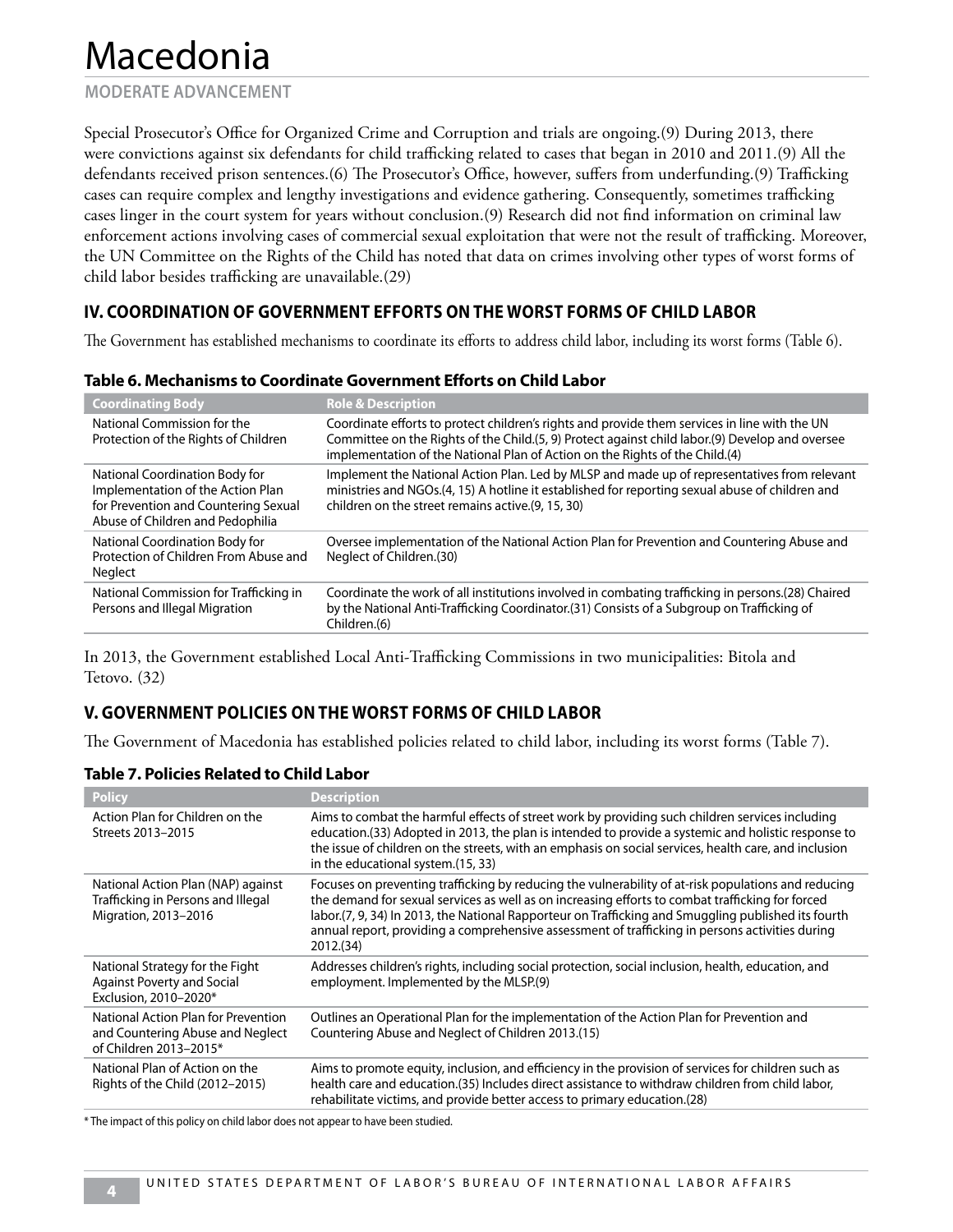The implementation of the National Plan of Action on the Rights of the Child has been slow, with no funds specifically earmarked for implementation, monitoring, and/or evaluation.(5, 24)

## **VI. SOCIAL PROGRAMS TO ADDRESS THE WORST FORMS OF CHILD LABOR**

In 2013, the Government of Macedonia funded and participated in programs that include the goal of eliminating or preventing child labor, including its worst forms (Table 8).

| <b>Program</b>                                                                                              | <b>Description</b>                                                                                                                                                                                                                                                                                                                                                                                                                                                                                                                                                                                                 |
|-------------------------------------------------------------------------------------------------------------|--------------------------------------------------------------------------------------------------------------------------------------------------------------------------------------------------------------------------------------------------------------------------------------------------------------------------------------------------------------------------------------------------------------------------------------------------------------------------------------------------------------------------------------------------------------------------------------------------------------------|
| <b>Conditional Cash</b><br>Transfer Program‡                                                                | Government program that provides cash assistance to certain Roma students who stay in school and<br>discourages their involvement in street work and begging.(9)                                                                                                                                                                                                                                                                                                                                                                                                                                                   |
| Day centers‡                                                                                                | Ministry of Labor and Social Policy program that operates four day centers and funds two others operated<br>by NGOs that provide services, including education, to children working in the streets.(8, 33) One of the<br>government centers is open only in the summer months, as street children have not been found in the area<br>(Ohrid) in the winter.(9) Government also supports a small transit center for street children in the capitol,<br>Skopje.(8) The fourth center in Prilep was established during 2013.(33) Also during the year, day centers<br>provided services to more than 100 children.(9) |
| Center for Victims of<br>Human Trafficking<br>and Transit Center<br>for Foreign Victims of<br>Trafficking ‡ | Government program that fully funds the Center for Victims of Human Trafficking, a shelter for domestic<br>trafficking victims. MOI funds the provision of basic services to victims, while MLSP supports reintegration<br>of victims with their families. NGOs collaborate in the operation of the shelter.(15, 34) Government provides<br>partial support to the Transit Center for Foreign Victims of Trafficking, which is operated by NGOs.(34)                                                                                                                                                               |
| <b>Centers for Social Work</b><br>$(CSW)$ ‡                                                                 | Government program of approximately 30 CSWs that provide services to vulnerable groups, including street<br>children and child victims of trafficking.(7, 15) Services include counseling, education, and assistance with<br>obtaining registration documents.(15) CSW staff members have been trained on trafficking issues.(34)                                                                                                                                                                                                                                                                                  |
| Social Worker/NGO<br>Mobile Teams‡                                                                          | Government social workers from CSWs and representatives of NGOs work in the field of three major<br>municipalities to detect trafficking victims and at-risk individuals, including street children. Teams then work<br>to find solutions to address the needs of these vulnerable persons, including providing support to trafficking<br>victims and their families, and implementing programs for reintegration. (15) Government also funds education<br>seminars for parents on the dangers of allowing children to work and beg on the streets.(9)                                                             |
| Cut the Thread of<br>Labor Exploitation and<br>Trafficking in Children                                      | Government program through which the National Commission for Trafficking and NGOs conducted a series of<br>awareness-raising activities on trafficking as well as a fundraising campaign to assist street children.(6)                                                                                                                                                                                                                                                                                                                                                                                             |
| Inclusion of Roma<br>Children in Preschool<br>Education#*                                                   | MLSP project implemented in cooperation with the Roma Education Fund and 19 government units, under the<br>Decade of Roma Inclusion and Roma Strategy in the Republic of Macedonia. Aims to support the integration of<br>Roma children by increasing the number of Roma children in preschool.(36)                                                                                                                                                                                                                                                                                                                |
| Children at-risk; Breaking<br>the Cycle of Social<br>Exclusion of Children in<br>Macedonia                  | MLSP and UNICEF implemented project for improved social protection for street children. Developed standard<br>operating procedures for addressing the needs of street children, and supports the Government's goal of<br>greater inclusion of the Roma population. (37)                                                                                                                                                                                                                                                                                                                                            |

#### **Table 8. Social Programs to Address Child Labor**

\* The impact of this program on child labor does not appear to have been studied.

‡ Program is funded by the Government of Macedonia.

The number of day centers and CSWs is insufficient to reach all vulnerable children in need of assistance.(8, 10) There is also a gap in the capacity of staff to provide adequate services in rural areas and to children of ethnic minorities.(10, 29) Reimbursement to NGOs that provide services at trafficking shelters also suffers from delays.(6)

## **VII. SUGGESTED GOVERNMENT ACTIONS TO ELIMINATE THE WORST FORMS OF CHILD LABOR**

Based on the reporting above, suggested actions are identified that would advance the elimination of child labor, including its worst forms in Macedonia (Table 9).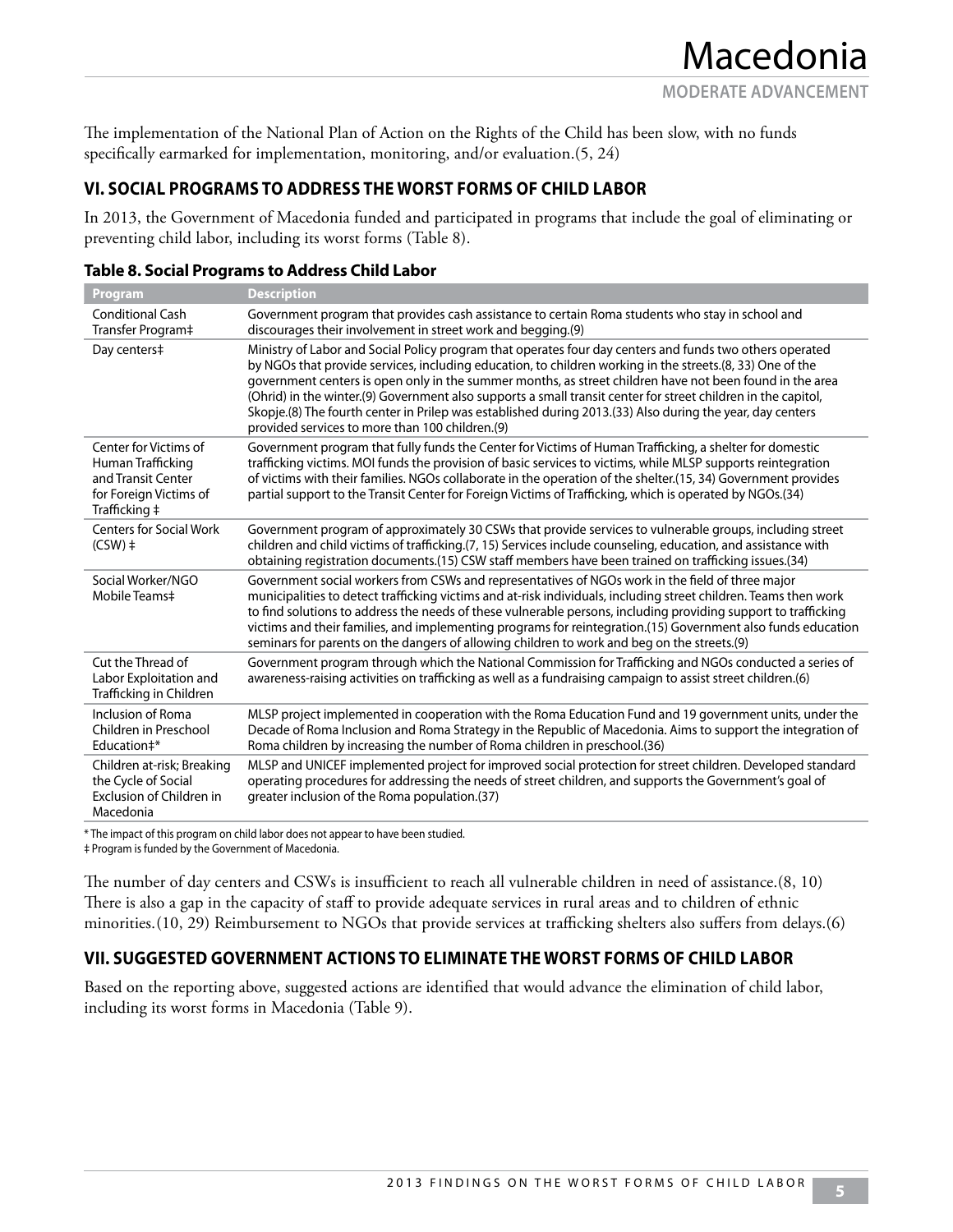**MODERATE ADVANCEMENT**

#### **Table 9. Suggested Government Actions to Eliminate Child Labor, Including its Worst Forms**

| <b>Suggested Action</b>                                                                                                                                                                                              | Year(s) Suggested |
|----------------------------------------------------------------------------------------------------------------------------------------------------------------------------------------------------------------------|-------------------|
| Prohibit the use of children in illicit activities.                                                                                                                                                                  | 2013              |
| Ensure that children who are working in the informal sector benefit from the same<br>minimum age protections as children working in the formal sector.                                                               | 2013              |
| Provide labor inspectors with a system to record inspections and investigators with a<br>system to record data on crimes involving all worst forms of child labor, and make both<br>sets of data publicly available. | $2009 - 2013$     |
| Provide sufficient funding to the Prosecutor's Office and expedite prosecutions of those<br>responsible for exploiting children in trafficking.                                                                      | 2013              |
| Study the impact that the National Strategy for the Fight Against Poverty and Social<br>Exclusion may be having on child labor.                                                                                      | 2013              |
| Provide sufficient funding to implement the National Plan of Action on the Rights of the<br>Child (2006-2015).                                                                                                       | $2012 - 2013$     |
| Conduct research to determine the activities carried out by children working in<br>farming.                                                                                                                          | 2013              |
| Improve children's access to education by providing assistance to families to purchase<br>school supplies and by ensuring children have identity documents.                                                          | $2009 - 2013$     |
| Study the impact that the Inclusion of Roma Children in Preschool Education project<br>may have on child labor in Macedonia.                                                                                         | 2013              |
| Increase the number of day centers and CSWs, and expedite reimbursement of NGO<br>service providers at shelters for trafficking victims.                                                                             | $2009 - 2013$     |
| Increase the capacity of the staff at the day centers and CSWs to meet the needs of rural<br>and ethnic minority children.                                                                                           | 2013              |
|                                                                                                                                                                                                                      |                   |

#### **REFERENCES**

- 1. U.S. Department of State. Macedonia. In: *Country Reports on Human Rights Practices- 2013*. Washington, DC; 2014; http://www.state.gov/j/drl/rls/hrrpt/ humanrightsreport/#wrapper.
- 2. UNESCO Institute for Statistics. *Gross intake ratio to the last grade of primary. Total*. [accessed February 10, 2014]; http://www.uis.unesco.org/Pages/default. aspx?SPSLanguage=EN. Data provided is the gross intake ratio to the last grade of primary school. This measure is a proxy measure for primary completion. For more information, please see the "Children's Work and Education Statistics: Sources and Definitions" section of this report.
- 3. UCW. *Analysis of Child Economic Activity and School Attendance Statistics from National Household or Child Labor Surveys*. Original data from Multiple Indicator Cluster Survey 3, 2005. Analysis received February 13, 2014. Reliable statistical data on the worst forms of child labor are especially difficult to collect given the often hidden or illegal nature of the worst forms. As a result, statistics on children's work in general are reported in this chart, which may or may not include the worst forms of child labor. For more information on sources used, the definition of working children and other indicators used in this report, please see the "Children's Work and Education Statistics: Sources and Definitions" section of this report.
- 4. U.S. Embassy- Skopje. E-mail communication to USDOL official,. May 22, 2014.
- 5. UN Committee on the Rights of the Child. *Consideration of Reports Submitted by State Parties Under Article 44 of the Convention: Concluding Observations: the former Yugoslav Republic of Macedonia*. Geneva; June 11, 2010. Report No.: CRC/C/MKD/CO/2. http://www.crin.org/resources/infodetail.asp?id=22724.
- 6. U.S. Embassy- Skopje. *reporting, February 18, 2014*.
- 7. U.S. Department of State. Macedonia. In: *Trafficking in Persons Report- 2013*. Washington, DC; 2013; http://www.state.gov/j/tip/rls/tiprpt/2013/
- 8. U.S. Department of State. Macedonia. In: *Country Reports on Human Rights*  Practices- 2012. Washington, DC; April 19, 2013; http://www.state.gov/j/drl/rls/ hrrpt/humanrightsreport/index.htm#wrapper.
- 9. U.S. Embassy- Skopje. *reporting, February 5, 2014*.
- 10. UNICEF. *Building Equity for Children*. New York; 2013. http://issuu.com/ unicefmk/docs/situationofchildrenpresentation\_22o?e=9661684/5338457.
- 11. Maja Gerovska Mitev. *The Well-Being of Children and Young People in Difficult Economic Times*. Skopje, UNICEF; 2009. http://www.unicef.org/tfyrmacedonia/ STUDIJA\_ENG\_Final(1).pdf.
- 12. UN Committee on the Rights of the Child. *Consideration of Reports Submitted by States Parties under Article 44 of the Convention: Concluding Observations: The former Yugoslav Republic of Macedonia*. Geneva; 2009. http://daccess-dds-ny. un.org/doc/UNDOC/GEN/G09/463/22/PDF/G0946322.pdf?OpenElement.
- 13. Government of Macedonia. *Constitution of the Republic of Macedonia of 1991*, (September 8, 1991); http://www.sobranie.mk/en/default.asp?ItemID=9F7452BF 44EE814B8DB897C1858B71FF.
- 14. Government of Macedonia. *Labor Relations Act*, 80/93-2007, (December 27, 1993); http://www.ilo.org/dyn/natlex/docs/WEBTEXT/47727/65084/ E93MKD02.htm.
- 15. Embassy of Macedonia. *Information on child labor abuse in the Republic of Macedonia (2012)* February 1, 2013.
- 16. Government of Macedonia. *Criminal Code of the Republic of Macedonia of 1996*, (November 1, 1996); http://legislationline.org/documents/action/popup/ id/16066/preview.
- 17. Government of Macedonia. *The Law on Foreigners*, (March 23, 2006);
- 18. CIA. *The World Factbook: Macedonia*, [online] April 11, 2012 [cited April 19, 2012]; https://www.cia.gov/library/publications/the-world-factbook/geos/ mk.html.
- 19. Child Soldiers International. *Louder than words*; 2013.
- 20. UN Committee on the Rights of the Child. *Consideration of Reports Submitted by State Parties Under the Optional Protocol on the involvement of children in armed conflict: Concluding Observations: Macedonia*. Geneva; December 4, 2012. http:// daccess-dds-ny.un.org/doc/UNDOC/GEN/G12/484/00/PDF/G1248400. pdf?OpenElement.
- 21. ILO Committee of Experts. Individual Direct Request concerning Minimum Age Convention, 1973 (No.138) The former Yugoslav Republic of Macedonia (ratification:1991) Submitted:2011; October 11, 2011; http://www.ilo.org/ilolex/ cgi-lex/pdconv.pl?host=status01&textbase=iloeng&document=26572&chapter=9 &query=%28Macedonia%29+%40ref&highlight=&querytype=bool&context=0.
- 22. State Statistical Office of the Republic of Macedonia. *Primary, Lower and Upper Secondary Schools at the Beginning of the School Year, 2012/2013*, Government of Macedonia, [online] [cited April 18, 2014]; http://www.stat.gov.mk/ PrikaziPoslednaPublikacija\_en.aspx?id=42.